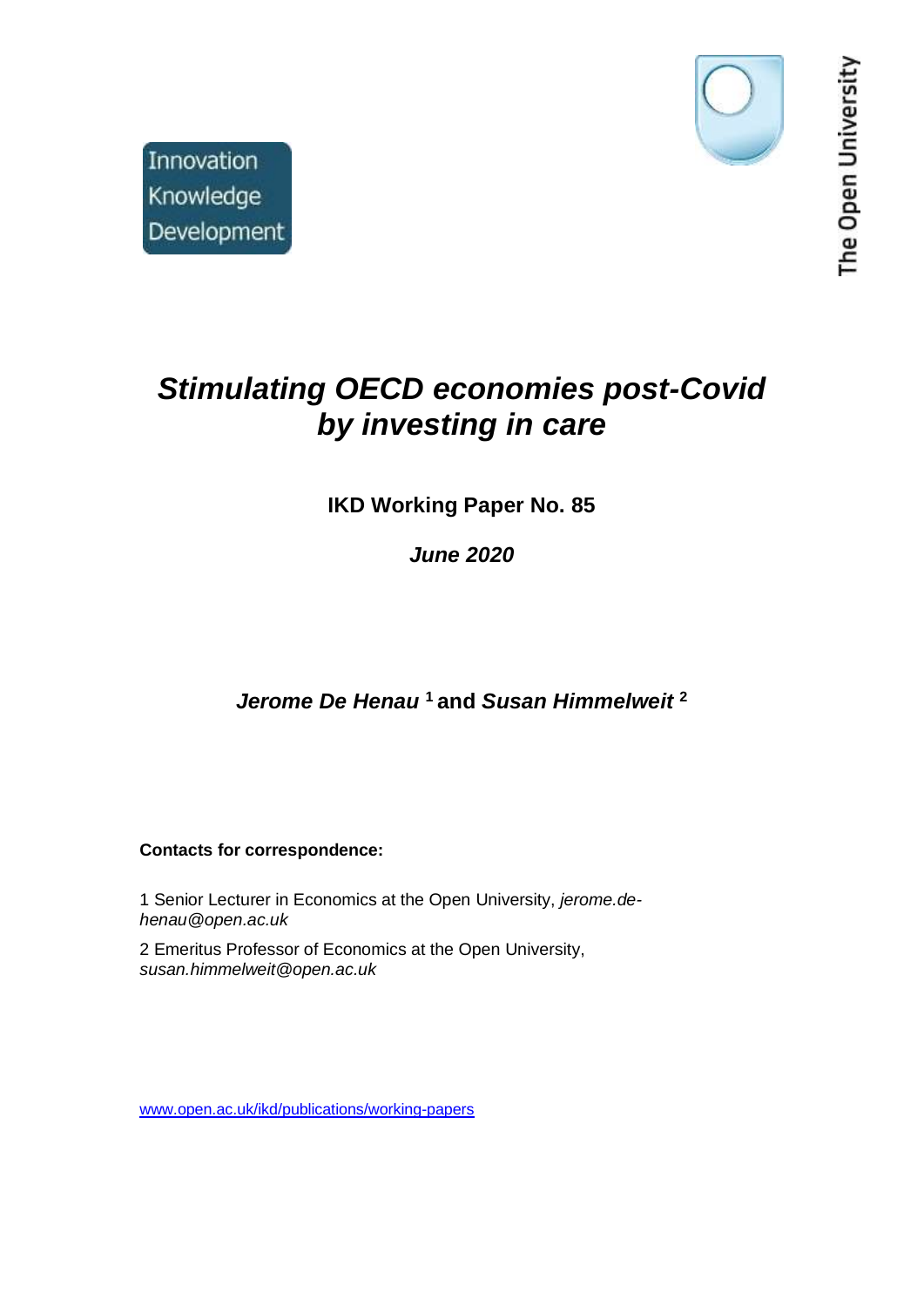Innovation Knowledge and Development Director Faculty of Arts and Social Sciences The Open University Walton Hall Milton Keynes

MK7 6AA Email: IKD-Enquiries@open.ac.uk Website: http://www.open.ac.uk/ikd/

Working papers describe research in progress by the author(s) and are published to encourage comment and debate. Opinions expressed in them are the sole responsibility of the author(s) and do not necessarily represent those of the university.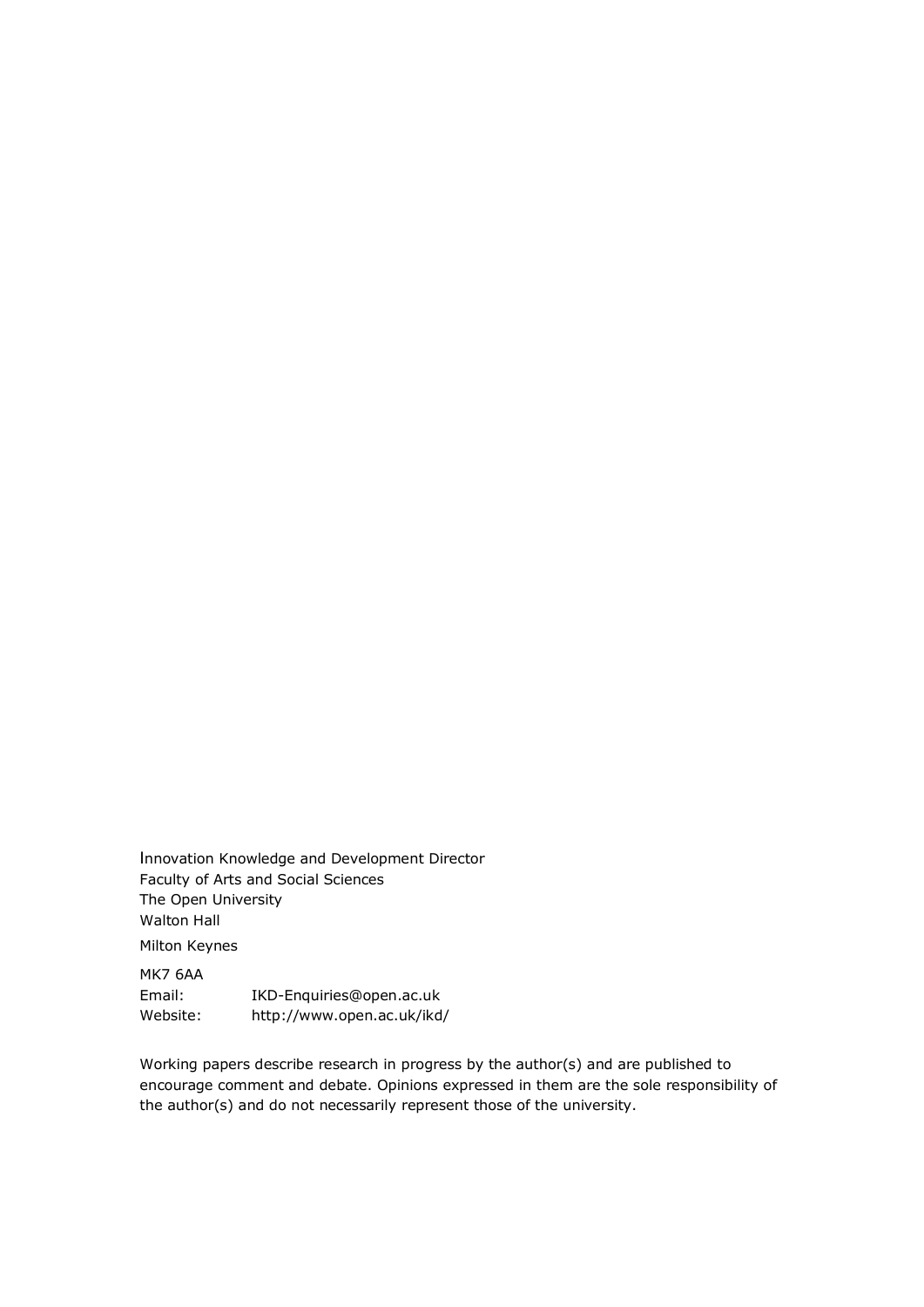#### **IKD Research at The Open University**

The Innovation, Knowledge and Development Research Centre has brought together academics from across the OU to pool expertise and undertake joint research since 2004. A series of internationally renowned Visiting Professors, Fellows and External Associates further increases its strength, diversity and ability to carry out interdisciplinary work. IKD's cross-faculty research activity was recognised as a key element of the OU's 'outstanding research environment' in the field of international development, which was graded third in the UK in the 2014 Research Excellence Framework (REF).

IKD members are drawn from disciplines and schools across the Arts & Social Sciences, Business & Law, Education, Health & Social Care and STEM. IKD also works in close partnership with:

The Ferguson Centre for African and Asian Studies Centre for Citizenship, Identities and Governance (CCIG) Institute for Innovation Generation in the Life Sciences (Innogen) International Development Office (IDO).

Our research is further supported by The Open University's strategic research areas, in particular International Development & Inclusive Innovation (IDII-SRA).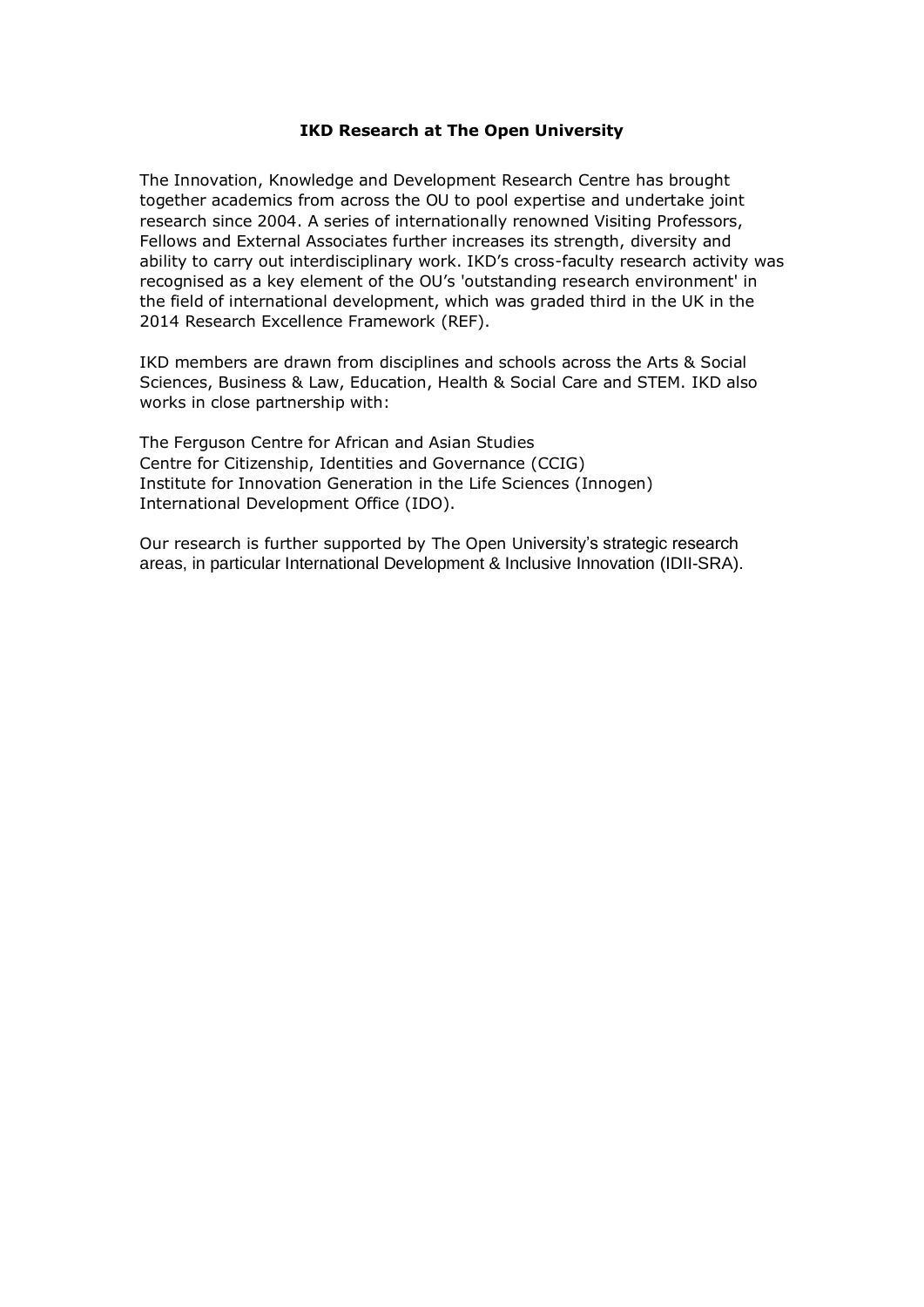# **Stimulating OECD economies post-Covid by investing in care**

Jerome De Henau and Susan Himmelweit

*June 2020*

#### **Abstract**

As the COVID-19 pandemic has laid bare both the weakness of many countries' care systems and their vital importance to social reproduction, this paper argues for a care-led recovery with public investment in high-quality care services and better conditions for care workers. Using input-output analysis, across selected EU countries and the US, the superior employment outcomes of investment in care over investment in construction are shown not to depend on care's lower pay and shorter hours. Further, the fiscal returns from investing in care are higher, allowing greater investment for the same net cost. In particular, equalizing care spending and wage levels to those of Sweden, the most generous country in the study, would double employment in care, raise employment rates by 4 and 6 percentage points and reduce gender employment gaps by 4 and 6 percentage points, respectively, across the EU overall and in the US.

**Keywords:** Care, social infrastructure, economic stimulus, investment, gender employment gap, input-output analysis **JEL**: C67, H51, J16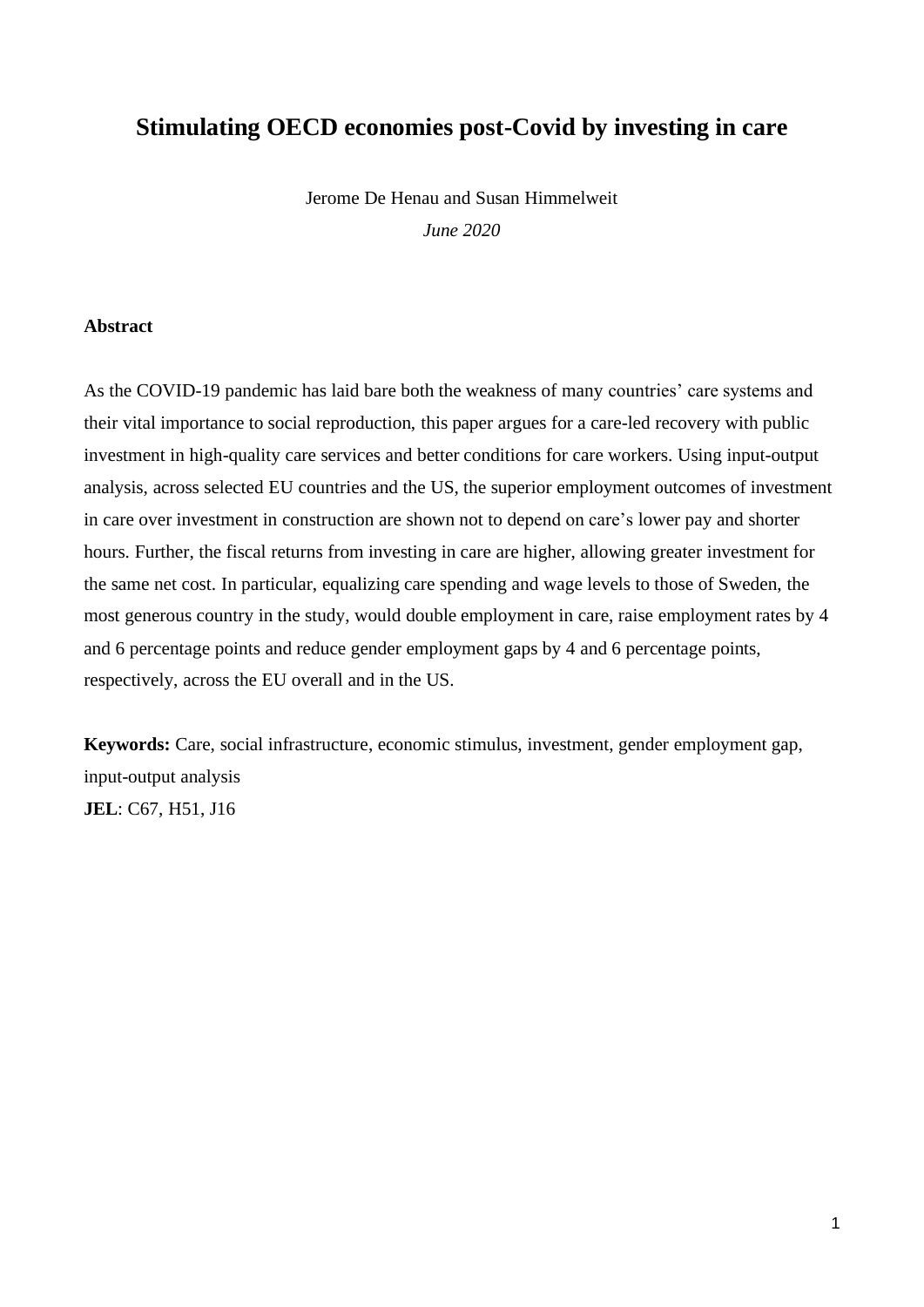#### **Introduction**

The failure of many high-income countries to protect vulnerable care home residents from infection and death has been one of the most shocking outcomes of the coronavirus pandemic (Comas-Herrera et al., 2020). Cross infections between care workers' clients are likely to have led to many deaths among those receiving home care too (Dawson et al., 2020). In England and Wales, both residential and domiciliary care workers have experienced significantly higher deaths rate from COVID-19 than other occupations; and women, particularly badly paid women, are far more likely to work in highly exposed occupations (ONS, 2020a, b).

Although children's health seems to be somewhat resistant to the virus, the large-scale closure of childcare facilities and schools has caused difficulties for working parents, especially mothers (Cattan et al., 2020; Jessen & Waights, 2020; UNESCO, 2020). Whether informal care by vulnerable grandparents will ever be possible again and the different staff ratios that childcare facilities may have to adopt to carry out social distancing has added to the uncertainty (Scarpetta et al, 2020).

After a decade of austerity, the care systems of many countries were already in crisis before the pandemic. The coronavirus pandemic has tragically illustrated the insight of feminist economics that economies depend on their paid and unpaid care infrastructure and they neglect them at their peril. This suggests investing in that infrastructure to repair those child and adult care systems could be a route to recovery.

Many workers lost their jobs during the initial lockdowns imposed in many countries and many more are expected to become unemployed before the pandemic is over. While in previous recessions men tended to lose their jobs faster than women, jobs in which women predominate have been the first to go as emerging data tend to show (Alon et al., 2020; Fana et al., 2020). Further government spending, beyond that to cope with the immediate effects of the pandemic, will be needed over many years to stimulate economies, tackle unemployment and restore previous reductions in the gender employment gap.

While many proposals have been made, including a range of Green New Deals that mention investing in health and social care, none proposes a specifically care-led economic stimulus program, based on investment in care. Such a program would generate jobs not only in care, but also in the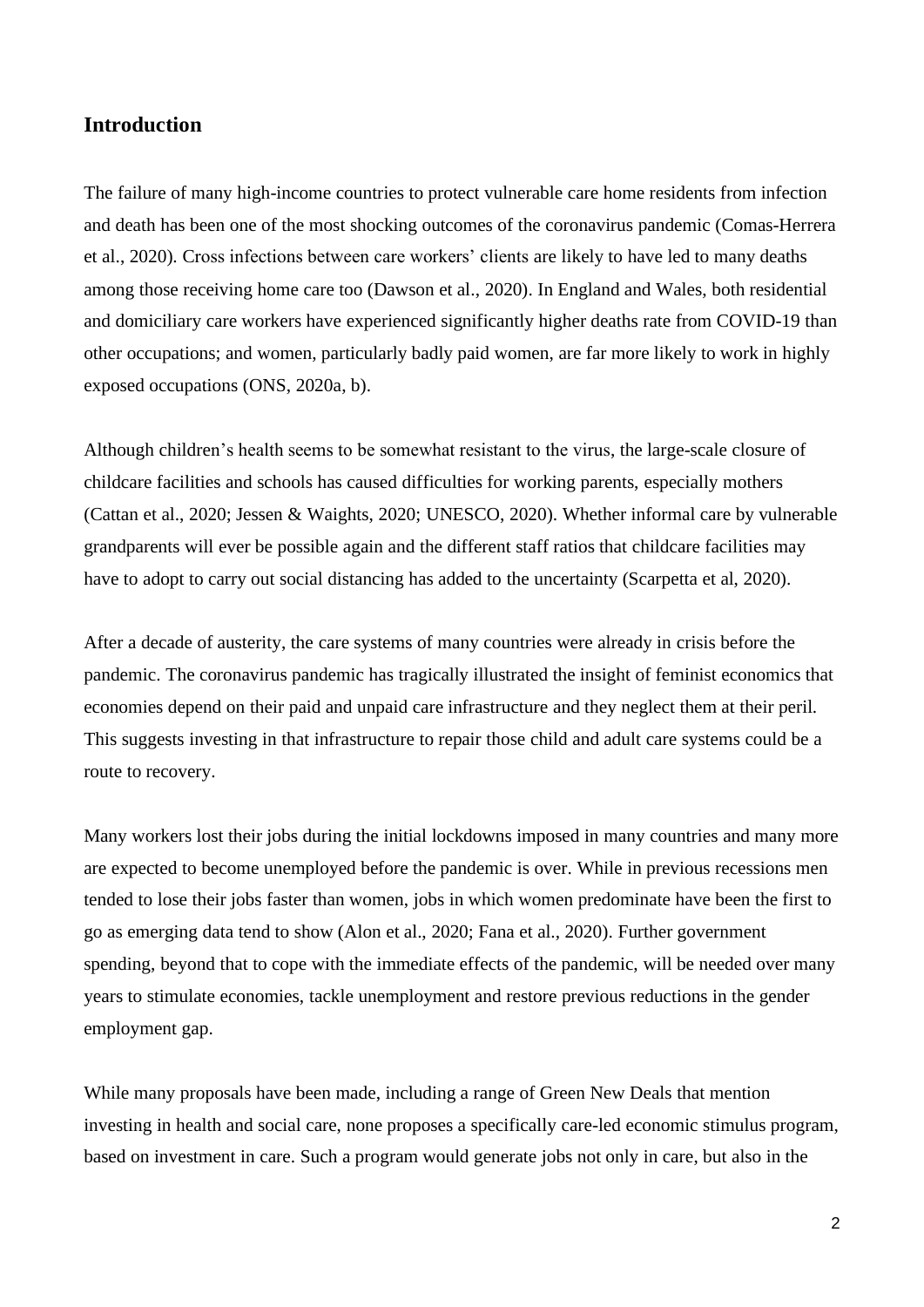industries supplying care and stimulate the economy by the spending of newly employed workers. To create a higher quality care infrastructure and to make such an expansion of the industry possible, a revaluing of the profession, through better pay, training and an improved career structure would be required to encourage people to become care workers who may not have considered care as a potential profession in the past. This would go some way to rebalancing the economy towards care.

This paper investigates the employment generating aspects of a care-led recovery program by extending the argument of an earlier cross-national study (De Henau et al., 2016) that showed that spending on care generates far more jobs than equivalent spending on construction, the usual focus of economic stimulus programs, even green ones. However, neither that report nor other similar empirical analyses (Antonopoulos and Kim, 2011; Kim, Ilkkaraçan, and Kaya, 2019) have modelled improving the conditions under which care workers were employed, as would be vital if the investment were to result in a system delivering better quality care.

Allowing for improved working conditions, we show for selected OECD countries that the greater additional employment generated by investment in the care industry cannot be explained by its lower wages and working hours. Although removing differences in hours and wages reduces the difference in employment generated, that investment in care generates greater employment than investment in construction remains a robust result.

We also allow for how much of the costs of government investment in either sector is recouped through increased tax revenue from newly employed workers; more will be recouped the greater the employment created, reducing the net cost of the investment. We therefore also compare the level of employment creation by investment in the two industries for the same net cost.

Finally, for the main results of this paper, we look at the level of gross and net investment that would be required in each country to have a well-functioning care system in which workers are appropriately paid and examine the resulting employment creation for both women and men.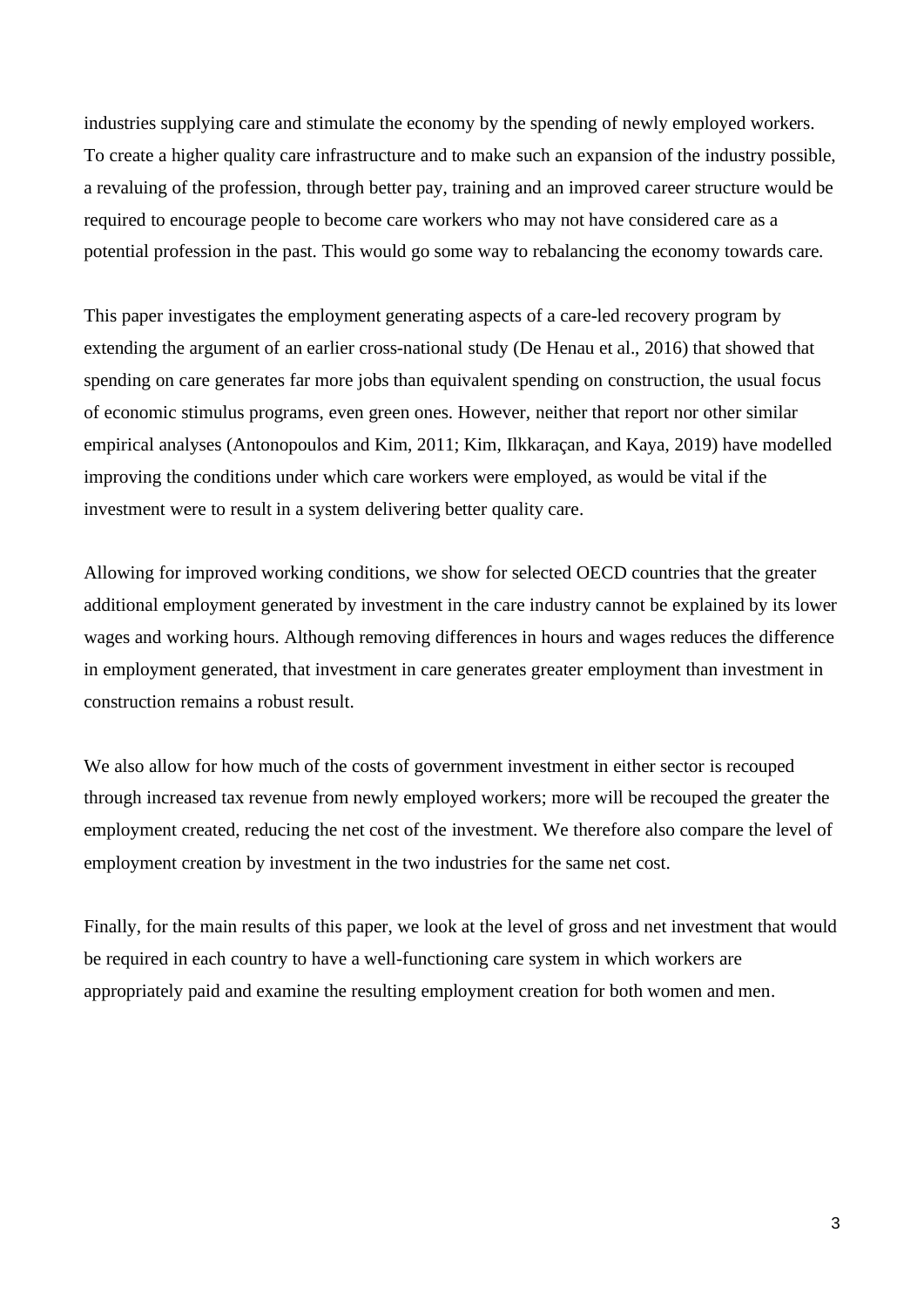#### **Investing in Care**

Our comparative analysis examines eight OECD countries, Denmark, Sweden, Germany, France, Italy, Spain, the UK, and the USA, (plus the EU-28 as a whole), chosen, among countries that have experienced a severe impact of Covid-19, to cover a variety of welfare systems and differences in the level, quality and type of care provisioning. While governments in Sweden and Denmark spend a high proportion of GDP on care services, countries like the UK and the US spend less and favor market and quasi-market solutions; Italy and Spain have traditionally relied more on family care and France and Germany on a more complex mix of social assistance and social insurance provision (OECD, 2011; De Henau et al., 2016).

Table 1 shows how public spending on care services and the consequent relative importance of care sector employment varies across these economies. Here by care we mean both child daycare and adult long-term care, provided both in residential settings and at home. <sup>1</sup> The headcount (HC) percentage employed in the care sector translates into different percentages of full-time equivalent (FTE) employees, because the countries vary in the average hours worked in their care sectors. Wage costs per FTE in care relative to each country's average earnings also vary, but in all countries remain below those of construction. All countries have a preponderance of women employees in the care sector and a significant but varying gender employment gap.

An economic stimulus investment in an industry will generate three types of employment effects. *Direct* employment effects capture the employment immediately created in that industry. Investment in any industry will also generate additional employment as demand is increased for the products of its suppliers. Such demand will ripple down the supply chain, generating *indirect* employment effects. There are also *induced* employment effects as a result of the additional household income generated by the additional employment. Some of this additional household income will be spent and become a further source of increased demand within the economy, generating jobs in the sectors in which households spend their income.

<sup>&</sup>lt;sup>1</sup> The care sector is represented by the two industries of the NACE-2digit classification 87 (Residential care) and 88 (Social work without accommodation) for EU countries, and for the US, the two industries of its NAICS classification 623 (Nursing and residential care) and 624 (Social assistance)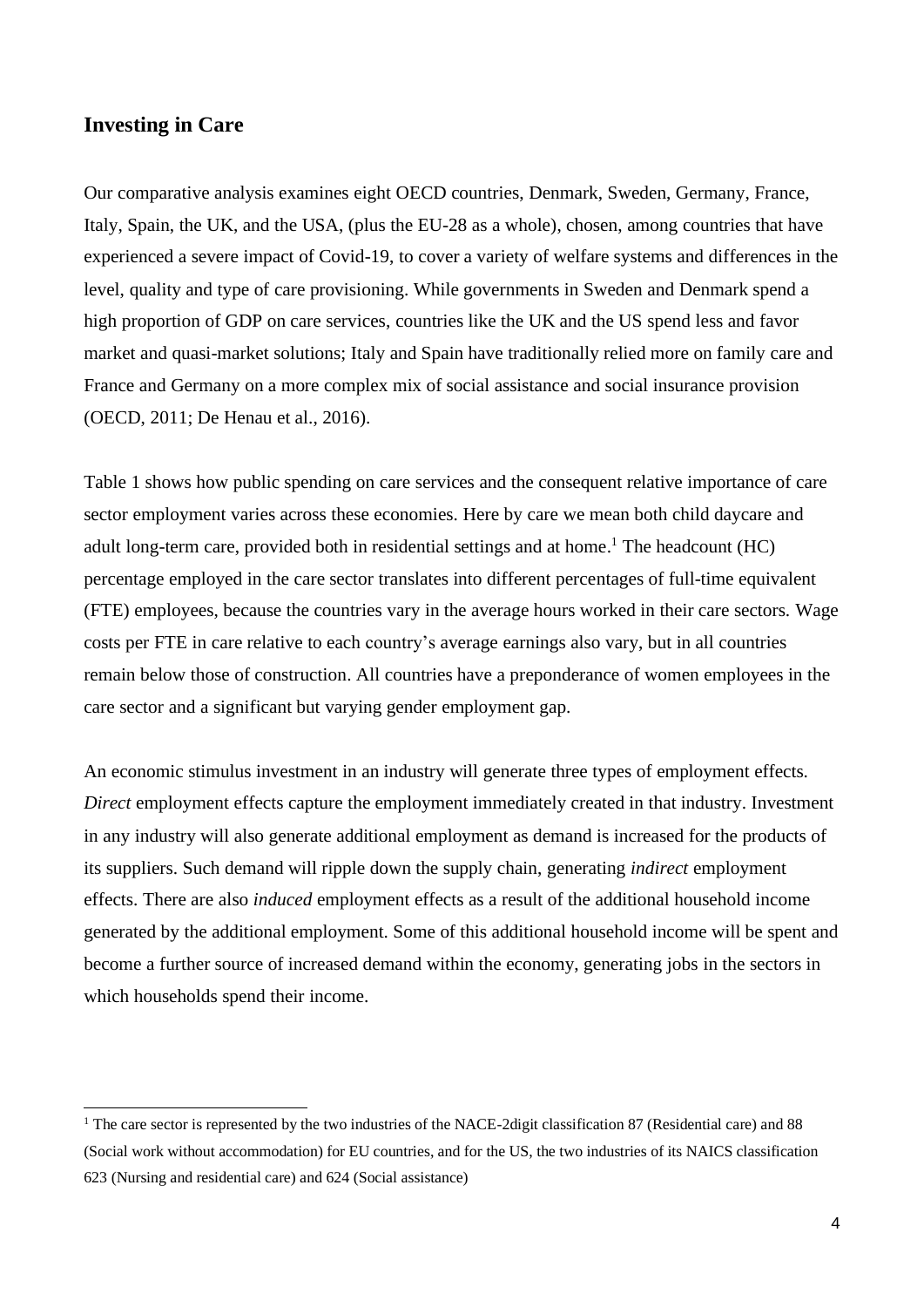# **Table 1 Public spending, employment, relative wages and gender in care services and the gender employment gap (2015\*)**

|                 | Public             |           |            | Wage cost    |               |         |            |
|-----------------|--------------------|-----------|------------|--------------|---------------|---------|------------|
|                 | spending           |           | Care as %  | in care per  | Wage cost in  | $\%$    | Overall    |
|                 |                    |           | of total   | <b>FTE</b>   | care per FTE  | women   | gender FTE |
| on care         |                    | HC        | <b>FTE</b> | (relative to | (relative to  | in care | employment |
|                 | services           | employees | employees  | national     | construction) | (FTE)   | gap (ppt)  |
|                 | $(% \mathbf{GDP})$ |           |            | average)     |               |         |            |
| Sweden          | 4.81%              | 10.4%     | 9.9%       | 86%          | 87%           | 79%     | 11.4       |
| Denmark         | 3.75%              | 11.4%     | 11.2%      | 81%          | 88%           | 83%     | 13.1       |
| France          | 3.20%              | 8.0%      | 7.5%       | 69%          | 70%           | 86%     | 12.6       |
| UK              | 2.10%              | 5.7%      | 5.4%       | 51%          | 42%           | 76%     | 19.1       |
| Germany         | 1.86%              | 6.0%      | 5.7%       | 62%          | 67%           | 74%     | 20.7       |
| Italy           | 1.25%              | 2.5%      | 2.5%       | 56%          | 70%           | 82%     | 23.4       |
| Spain           | 1.24%              | 3.0%      | 3.0%       | 72%          | 72%           | 86%     | 14.4       |
| US <sup>+</sup> | 0.93%              | 4.6%      | 4.6%       | 50%          | 44%           | 81%     | 8.7        |
| <b>EU-28</b>    | 2.13%              | 5.1%      | 4.7%       | 81%          | 91%           | 81%     | 17.0       |

\* 2013 for US

† HC only for US, FTE data not available

Source: Authors' calculations based on OECD (2020), Eurostat (2020) and Bureau of Economic Analysis (2015). Wage cost is measured by the total compensation of employees (= gross earnings + employers' social security contributions) per FTE employee.

There are a number of structural factors that might explain why total employment creation from investing the same amount in the two industries might differ:

- i) Labor and import intensity: the industries and their suppliers might differ in their labor intensity and/or the extent to which they use imported inputs;
- ii) Working hours: the industries and their suppliers may differ in their typical hours of employment, so that the same number of working hours results in different number of jobs being created;
- iii) Wages: the industries and their suppliers may pay different wages.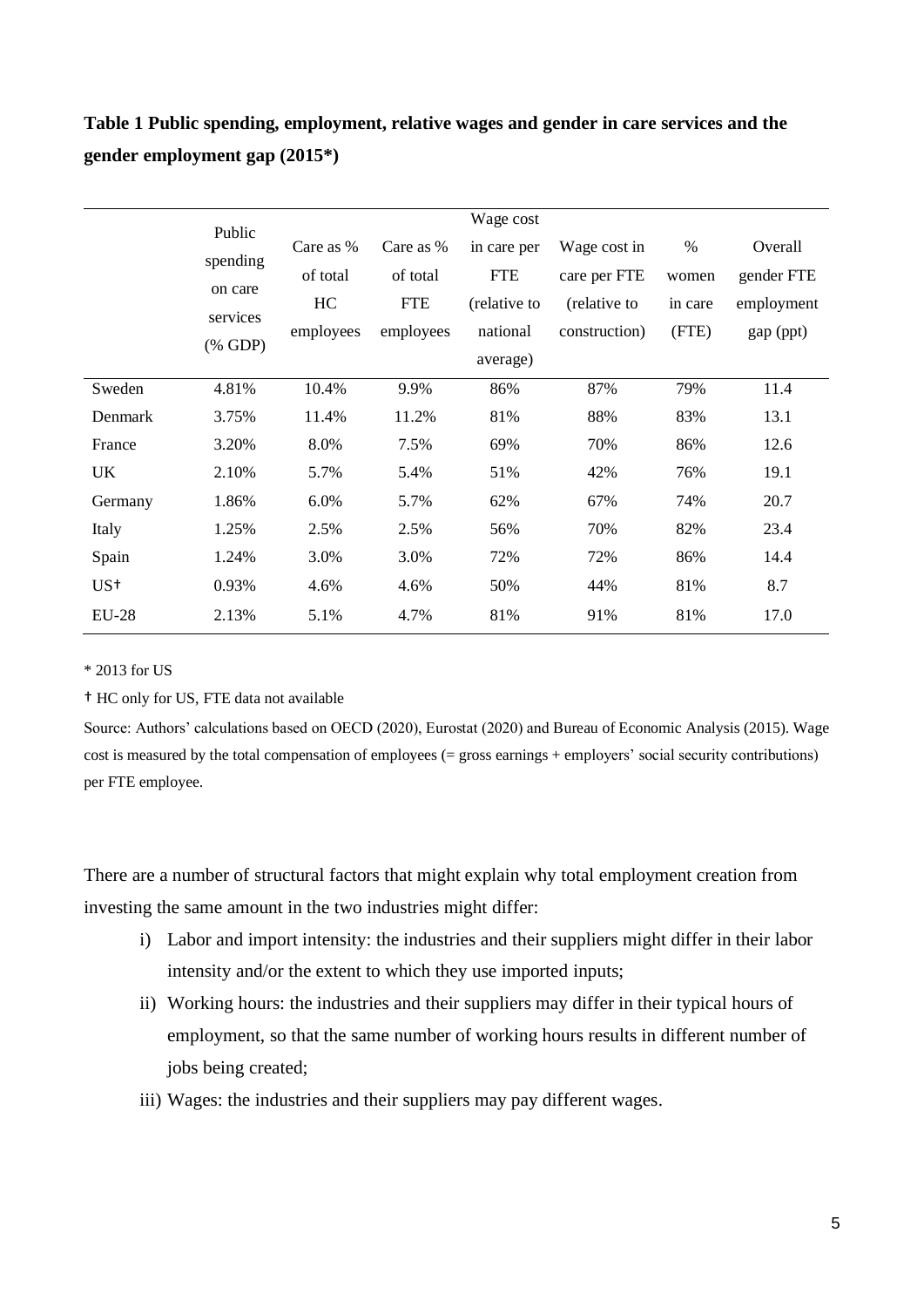Which factor lies behind any differences in employment effects matters. If greater employment effects are found because wages are lower in an industry that already has recruitment problems, then expanding it may not be possible without raising wages. If greater headcount employment effects are found simply because average hours in one industry are shorter than another, a better picture would be gained by measuring all employment effects in full-time equivalents (FTEs). It is therefore important to know whether the greater employment effects of investing in a particular industry would remain if wages were raised in that industry and employment in both industries were measured in FTEs.

Our first estimations compare the total and gendered headcount employment effects of investing in the two industries, in which the contributions of factors  $(i) - (iii)$  are not distinguished. Subsequent estimations show how far equalizing working hours and wage costs across the two industries (so that factors (ii) and (iii) would not apply) would change these comparisons. This leaves structural differences in labor and import intensity as the explanation of any remaining differences in employment effects. If these are still substantial, then the employment stimulus case for investing in care remains the stronger one, even after improving working conditions in care, a necessary condition for recruiting enough workers and improving care systems.

Having shown that investment in care remains the better stimulus, we then go on to consider the effects of matching the public spending and relative wages of the country that spends relatively the most on care, Sweden. (Like all other countries in this study, Sweden pays its care workers less than its average wage, but at 86% a higher proportion of it than elsewhere).

### **Methods and data**

This paper uses standard input-output multiplier methods to investigate the effect of increasing the demand and thus output of a single industry. Input-output tables show (in price terms) how much each industry's production process uses the output of every industry (including its own) as inputs. To investigate the total employment effects of increasing the demand in a single industry, we assume that in volume terms the input and employment requirements per unit of each industry's output remain unchanged, as do all prices and wages in all industries (until we purposely decide to change them for care).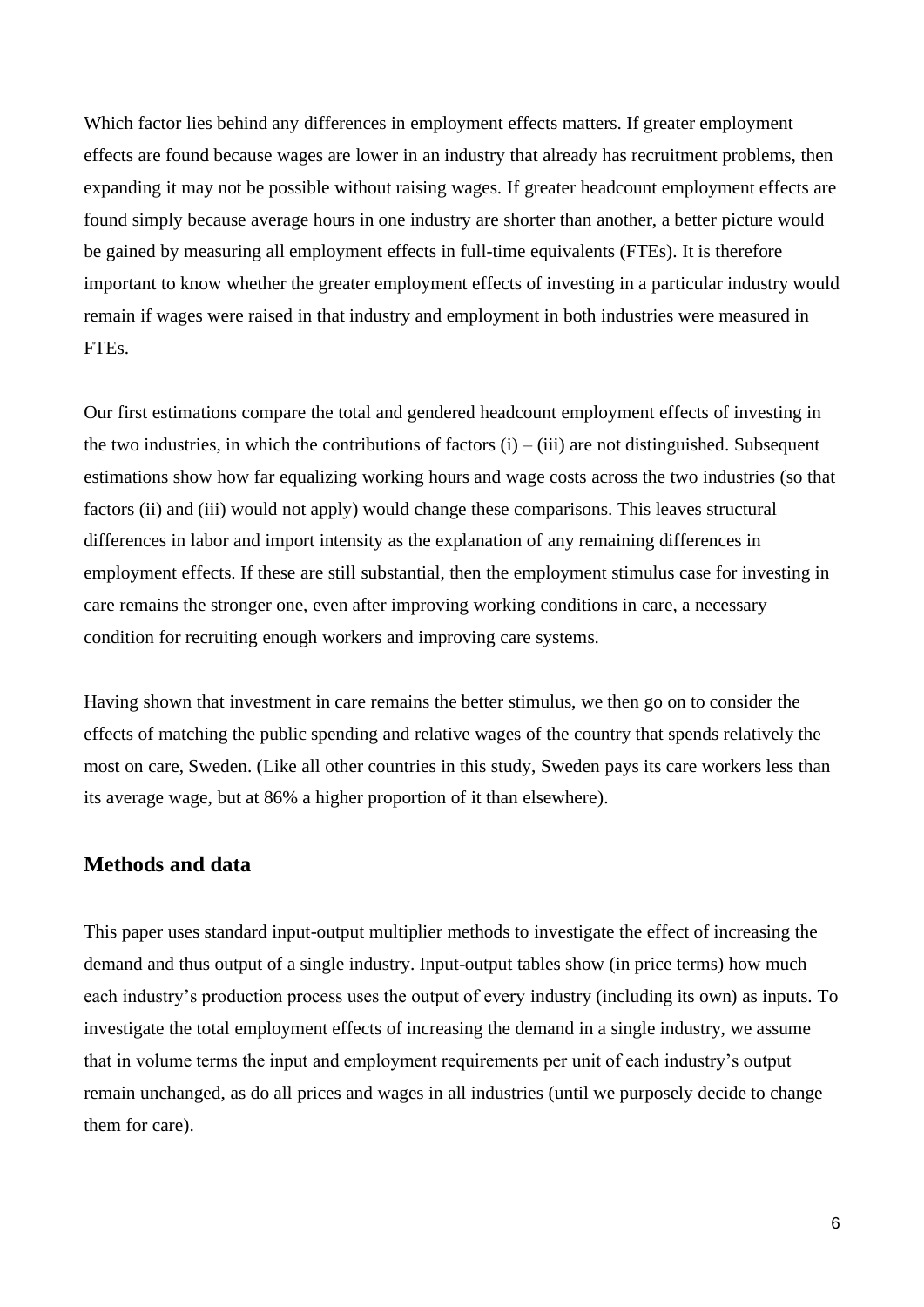The direct employment effect of an increase in the output of an industry is calculated from that industry's labor input per unit of its output. I-O tables can then be used to calculate total input requirements for each industry down the supply chain and thus the industry's *Type I employment multiplier* (directly and indirectly generated employment per additional worker directly employed). The vector of directly and indirectly generated employment effectsis the product of the matrix of total input requirements, the Leontief inverse of the direct requirement matrix, and the vector of the total number of jobs by industry per unit of output. The employment multiplier for an industry is calculated by multiplying the amount of investment needed to create one directly generated job in that industry by this vector.<sup>2</sup>

We use a similar process to calculate the *Type II employment multiplier* that also includes the induced employment effect of the increased earnings of the newly employed. To do this, households are effectively treated as another industry, whose inputs are given by the spending of households on the outputs of every other industry. Augmented I-O tables can then be used to calculate total employment generated including induced employment. Doing so assumes additionally that the proportions in which households spend their total resources (both earned and unearned income) are unchanged (Scottish Government, 2015).

That increasing demand for an industry does not change its production methods and the wages that it pays, is a strong but usual assumption in such analysis. However, the additional assumption required for calculating induced employment effects, that a policy that increases demand in one industry does not change the pattern of household spending, needs justification. For construction, it is not unreasonable; public construction projects are typically different from those on which households spend their income.<sup>3</sup> However, in the absence of public provision, some households spend money buying care that they may not need to once provision is publicly subsidized. So, to justify assuming unchanged household spending patterns, we should see the investment being modelled as providing publicly funded care services, but with a financial contribution required from households equal to the household sector's current spending on care, and that this holds even if the price of care rises.

<sup>&</sup>lt;sup>2</sup> See Scottish Government (2015) for more details on the standard method of calculating multipliers using input-output tables.

<sup>&</sup>lt;sup>3</sup> Spending might change as a result of the construction, but typically not while the investment in construction is being made, which is what matters here.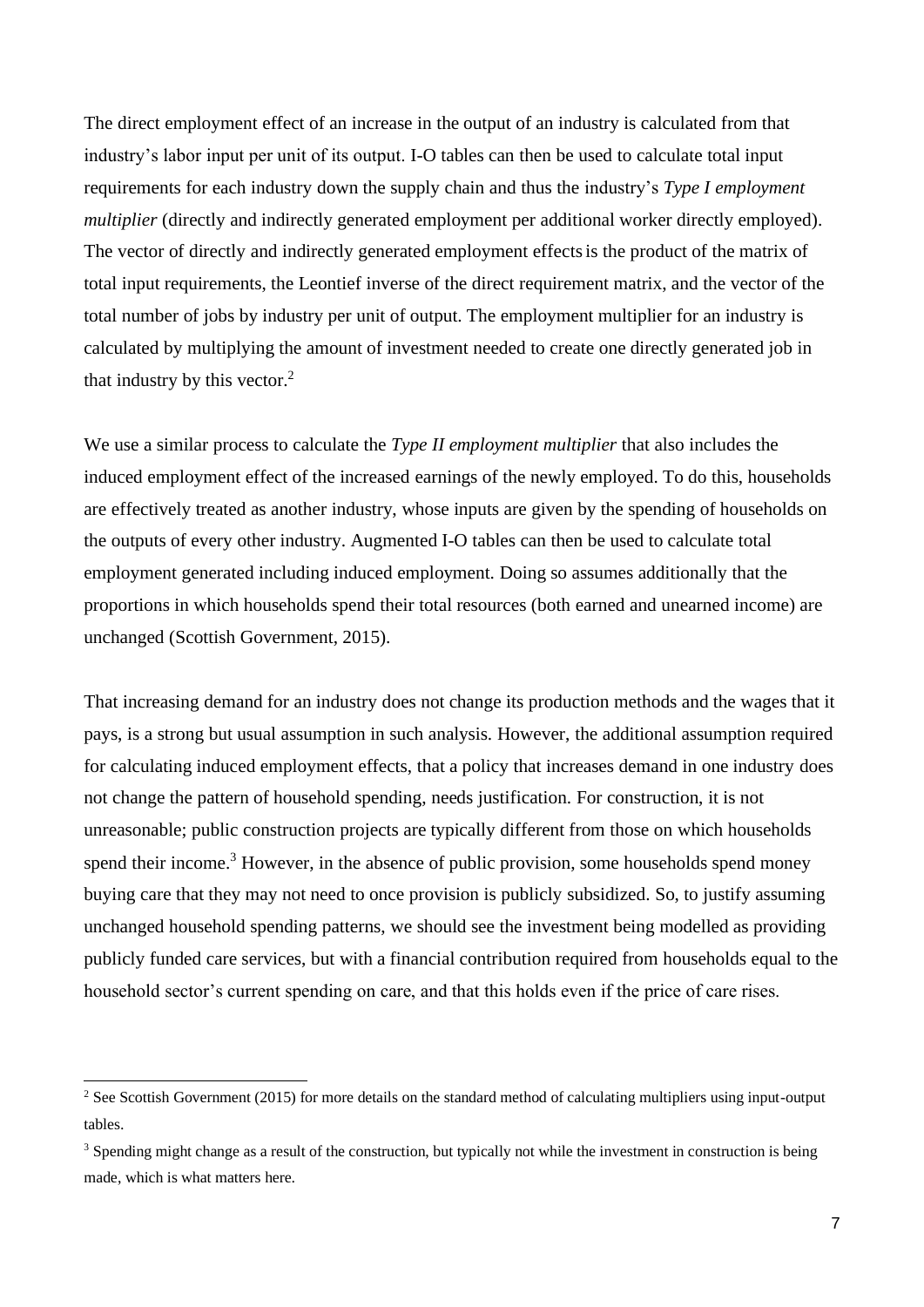Because the income of self-employed is indistinguishable from profits in input-output tables, induced effects can only be measured for employees; therefore, for consistency, this study shows results for employees only. However, as there is relatively more self-employment in construction than care, ignoring any increased self-employment generated is likely to reduce estimated employment effects more for construction than for care.

As Table 1 shows, in all countries care is paid below average wages and below construction wages. Working out the effect of improving wages in care on employment generation requires calculating anew:

- (i) direct employment effects, because higher wages will affect the price of care and hence how much can be purchased by a given sum of money; direct employment will be reduced by a factor that is less than proportional to the rise in wages.
- (ii) employment multipliers; the same inputs will be needed per worker in care, so the Type I multiplier will not change, but the rise in the earnings of care workers will change the Type II multiplier.

Doing this involves more than standard input-output methods, and the procedure for doing so is explained in the Appendix of De Henau and Himmelweit (2020).

We estimate gendered employment effects by assuming that current gender employment ratios by industry do not change as a result of such investments, again a strong assumption, but plausible given that with more refined job-matching methods, Antonopoulos and Kim (2011) and Kim, Ilkkaraçan, and Kaya (2019) found gender employment ratios changed little as industries expanded.

For European countries, data for (augmented) input-output tables (64 industries) are derived from the national accounts and data for employment by industry, gender and working time are taken from official national labor force surveys, both produced and harmonized across EU countries by Eurostat. Data for the US is provided by the US Bureau of Economic Analysis which produces symmetric input-output tables for 70 industries. The reference year is 2015 for European countries and 2013 for the US.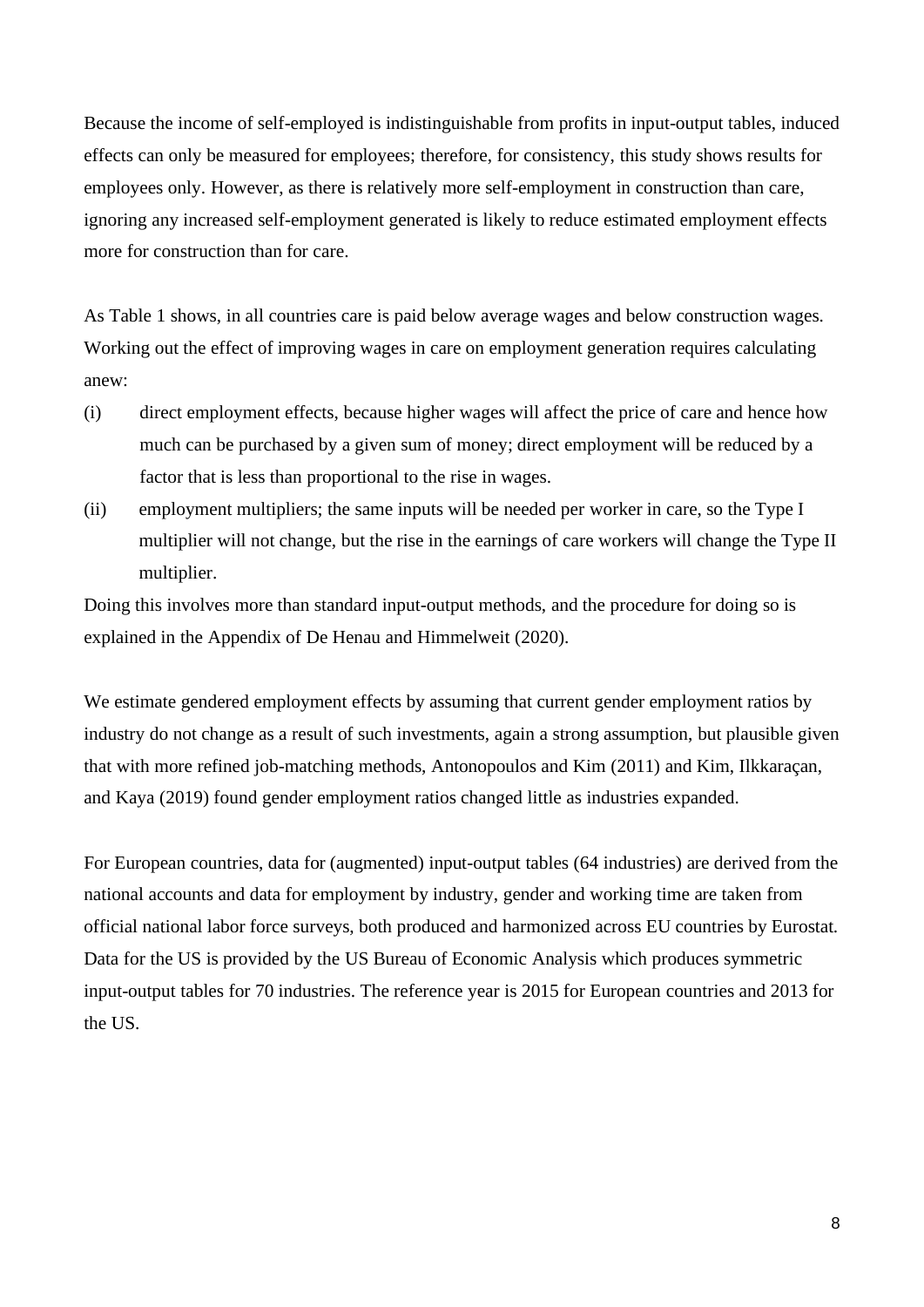### **Results**

To compare the employment effects of investing the same amount in the care and construction industries, Table 2 shows ratios of: the increase in employment *within* the industry directly targeted (which may include some indirect effects if that industry's output is used as an input); the total increase in employment; and the increases in total employment for men and women. Panel A shows those ratios for the numbers of jobs (headcount). Panel B shows what those ratios would be if wages and working hours were equalized in the two industries, by matching care workers' wages to those of construction workers and translating those jobs into FTEs - for every country except the US where data on FTEs is not available.

|              | A) Headcount employees at current |                |         |         | B) FTE employees* matching wages in |                |         |         |
|--------------|-----------------------------------|----------------|---------|---------|-------------------------------------|----------------|---------|---------|
|              | wages                             |                |         |         | the two industries                  |                |         |         |
|              |                                   |                | Within- |         |                                     |                |         |         |
|              | Within-                           | Total          | Total   | Total   | industry                            | Total          | Total   | Total   |
|              | industry                          | effects        | effects | effects | effects                             | effects        | effects | effects |
|              | effects (all)                     | $\text{(all)}$ | (women) | (men)   | $\text{(all)}$                      | $\text{(all)}$ | (women) | (men)   |
| Sweden       | 3.0                               | 1.9            | 6.0     | 0.7     | 2.4                                 | 1.6            | 5.4     | 0.6     |
| Denmark      | 3.5                               | 2.2            | 6.6     | 0.8     | 2.9                                 | 1.9            | 6.5     | 0.7     |
| France       | 3.9                               | 2.3            | 6.6     | 0.6     | 2.6                                 | 1.7            | 5.0     | 0.5     |
| UK           | 5.1                               | 2.7            | 6.3     | 1.1     | 2.4                                 | 1.6            | 3.9     | 0.8     |
| Germany      | 4.0                               | 2.6            | 6.1     | 1.0     | 2.5                                 | 1.8            | 4.9     | 0.8     |
| Italy        | 3.7                               | 2.4            | 7.0     | 0.8     | 2.7                                 | 1.9            | 6.1     | 0.7     |
| Spain        | 3.1                               | 2.0            | 5.2     | 0.7     | 2.2                                 | 1.6            | 4.5     | 0.6     |
| <b>US</b>    | 3.5                               | 2.0            | 4.0     | 0.9     | 2.0                                 | 1.4            | 2.7     | 0.7     |
| <b>EU-28</b> | 3.3                               | 1.8            | 4.2     | 0.8     | 2.6                                 | 1.6            | 4.0     | 0.7     |

#### **Table 2 Ratios of employment effects: investment in care vs investment in construction**

Source: authors' calculations. \*Headcount employees for the US

Across all countries, the within-industry employment effect of investing in care is consistently considerably larger, by a factor of three or more, at current wages and hours than that of investing in construction, as would be expected since care is the more labor-intensive industry. Taking account of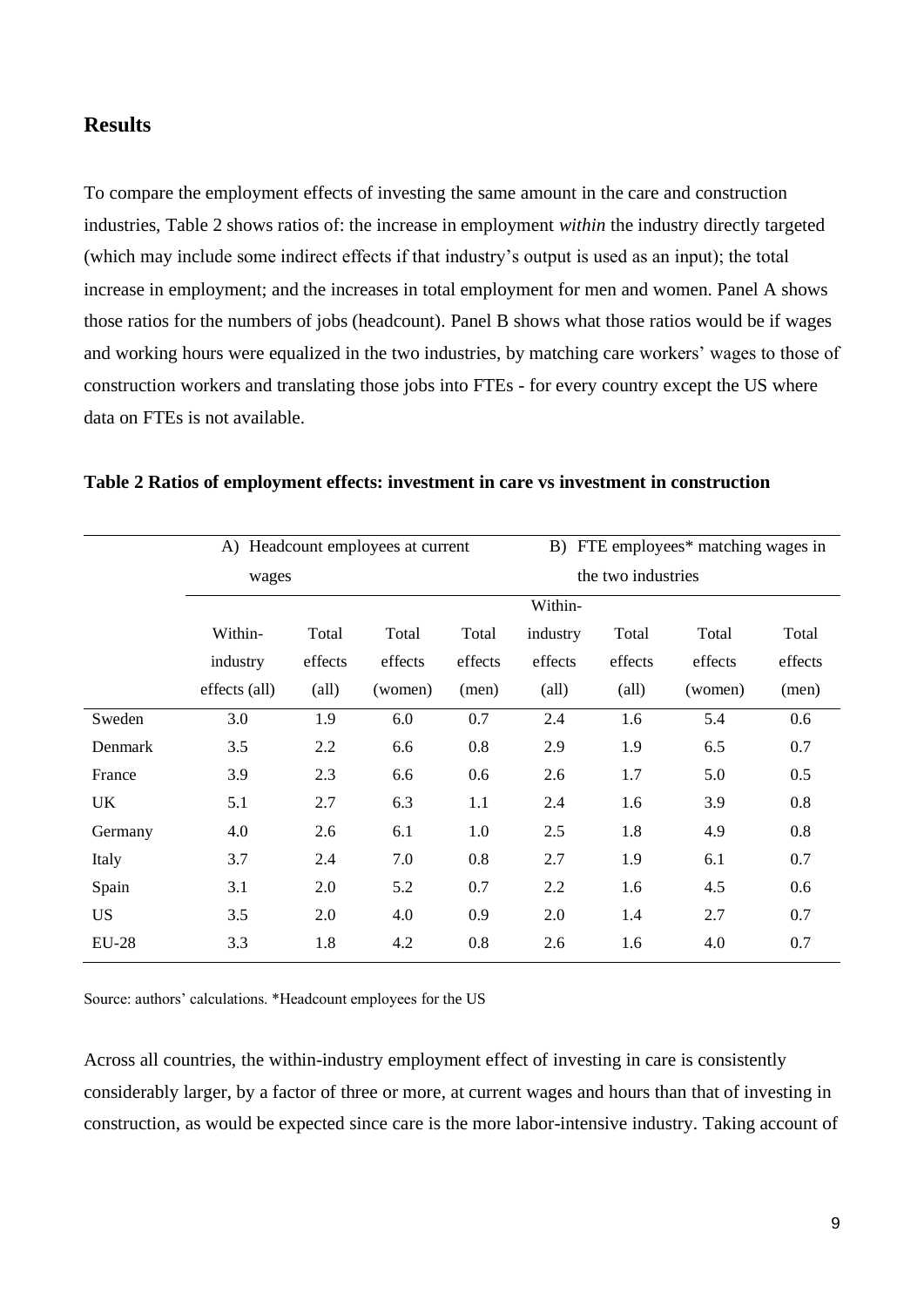different working hours in the two industries and then matching their wages decreases these ratios but the within-industry employment effects are still at least twice as large.

One standard economic argument given for using construction to stimulate the economy is that it has a high employment multiplier, the ratio of indirectly to directly generated jobs. Consistent with this, Table 2 shows that the ratio of total employment generated does not favor care as much as the ratio of within-industry employment generated. But, summing the direct, indirect and induced employment effects (not shown separately) gives a much greater total employment creation by investment in care, even when hours and wages are matched in the two industries<sup>4</sup>. The greater indirect employment effects of investing in construction do not outweigh the greater within-industry effects. The induced effects are larger for investment in care, especially when wages are increased<sup>5</sup>.

In all countries, direct and indirect jobs created are reduced (and so therefore is the quantity of care provided) by paying higher wages, and by counting them in FTEs, but this is partly compensated by the higher wages generating additional induced employment. So, investment in care continues to outperform investment in construction in total employment creation by at least 60% in all European countries and by 40% in the US.

Table 2 also shows that investing in care produces far larger employment increases for women than investing in construction. Because of its larger total employment effects, investment care still produces employment gains for men not far below those for construction: roughly equal (at going wages) in the UK and Germany, 90% in the US, and across the EU-28 overall 80% (and 70% when equating wages).

So the additional employment effects of investing in care over those of construction are not simply the result of poorer wages and different hours worked in the two industries and those that supply them. Even when wages are equalized and FTEs counted, care outperforms construction in job

<sup>&</sup>lt;sup>4</sup> Although we had to exclude self-employment from our analysis because of not being able to estimate induced effects, we can surmise that the bias is not large because for direct and indirect employment effects, the ratio care/construction is reduced by between 8% and 30% (measured on headcount employment) and remains well above 1.6 in all countries. <sup>5</sup> This is because households are treated as a single sector, so any induced effects are simply proportional to the additional

earnings generated by direct and indirect employment effects.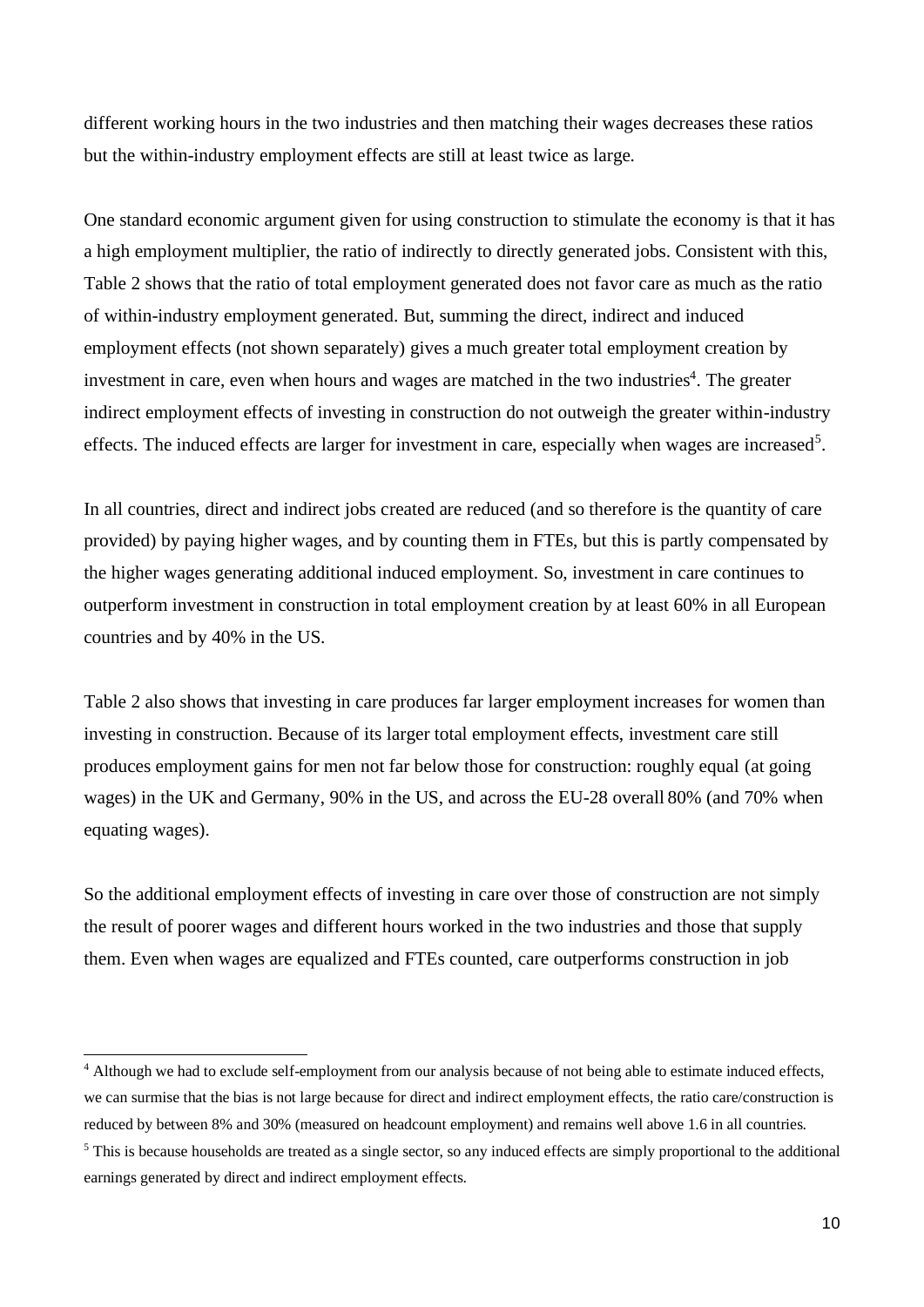creation. Investing in a reformed care sector with good pay and conditions is therefore an excellent candidate to lead the recovery from Covid-19 and redress gender imbalances in employment losses.

#### **Effects on fiscal revenue**

Public investment in any country's care infrastructure has long-term benefits, which may through prevention diminish the need for expenditure on care, and through increased tax receipts reduce its net fiscal costs (Elson, 2017). Even in the short-term, for any economy operating at less than full employment, any government stimulus to the economy will partially pay for itself by generating increased revenues. Tax and benefit systems are highly country-specific, so net revenue effects are hard to simulate cross-nationally, but a rough estimate of average wages and thus average tax due for each country can be calculated. For each country, Table 3 shows the *tax wedge*, the income tax and social security contributions paid by an average wage employee and their employer, divided by the total wage cost (gross earnings + employer's social security contributions). This can be used roughly to estimate total income tax and social security contributions from the new jobs created (assuming they are net gains to employment, as they would be expected to be for a stimulus program).

The tax wedge reduces the net cost of investment in any industry. Table 3 shows that the net cost of an investment in care is consistently a smaller proportion of its gross cost than is the case for construction. This is because more of the investment in care goes to pay wages on which the tax wedge applies. These relatively lower net costs mean that between a quarter and a half of any gross spending in care is recouped in revenue from income tax and social security contributions.

This comparative 'fiscal advantage' of care over construction means equalizing *net* spending gives investing in care a further advantage in total employment creation over investing in construction. As Table 3 shows (last column), equalizing net spending in this way raises substantially the ratio of total FTE jobs created.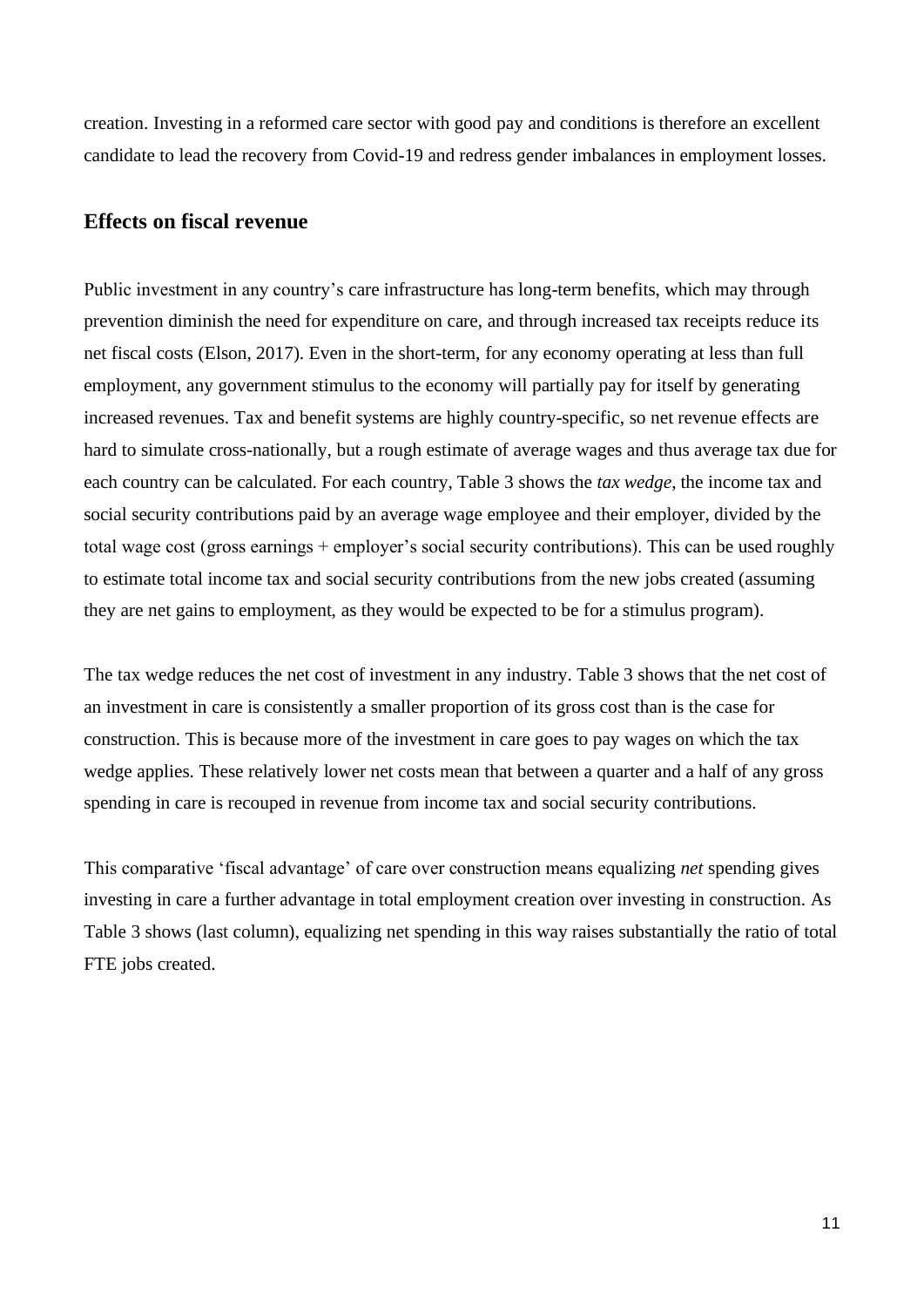| Table 3 Short-term fiscal effects of investing in care and construction (FTE employees at |  |
|-------------------------------------------------------------------------------------------|--|
| matched wages)                                                                            |  |

|           | Tax wedge  | Net cost as percentage |               | Ratio (Care/Construction) of |                                   |  |  |
|-----------|------------|------------------------|---------------|------------------------------|-----------------------------------|--|--|
|           | at average |                        | of gross cost |                              | increase in total FTE employees†, |  |  |
|           | wages      |                        |               | when:                        |                                   |  |  |
|           |            | construction           | care          | gross spending               | net spending is                   |  |  |
|           |            |                        |               | is matched                   | matched                           |  |  |
| Sweden    | 41%        | 77%                    | 63%           | 1.6                          | 2.0                               |  |  |
| Denmark   | 34%        | 82%                    | 66%           | 1.9                          | 2.3                               |  |  |
| France    | 46%        | 71%                    | 52%           | 1.7                          | 2.3                               |  |  |
| UK.       | 30%        | 84%                    | 73%           | 1.6                          | 1.8                               |  |  |
| Germany   | 47%        | 73%                    | 52%           | 1.8                          | 2.5                               |  |  |
| Italy     | 47%        | 79%                    | 63%           | 1.9                          | 2.4                               |  |  |
| Spain     | 39%        | 78%                    | 65%           | 1.6                          | 1.9                               |  |  |
| <b>US</b> | 30%        | 73%                    | 62%           | 1.4                          | 1.7                               |  |  |
| $EU-28$   | 40%        | 71%<br>55%             |               | 1.6                          | 2.1                               |  |  |

Source: authors' calculations and OECD (2020). Tax wedge at average wages is the average of that of childless single and two-earner couples with two children. † Headcount employees for the US.

## **How much care is needed?**

We have not yet considered how large the stimulus investment in such a care-led recovery should be, nor what wages it should actually pay. The aim of the stimulus is not just to generate employment but to help restructure the economy to have a well-functioning care system that rewards its staff fairly. One way to gauge how much of an investment would be needed is to estimate by how much public spending as a percentage of GDP would have to be increased to match that of the highest spending country in our study, Sweden (Table 1).

To ensure that this spending leads to improved conditions and high-quality care, we must also match Swedish care wages as a percentage of average earnings and simulate the employment effects within the care industry and for the whole economy. To do this we need to take account of the employment effects of both the increased wages for existing care workers and the additional investment in care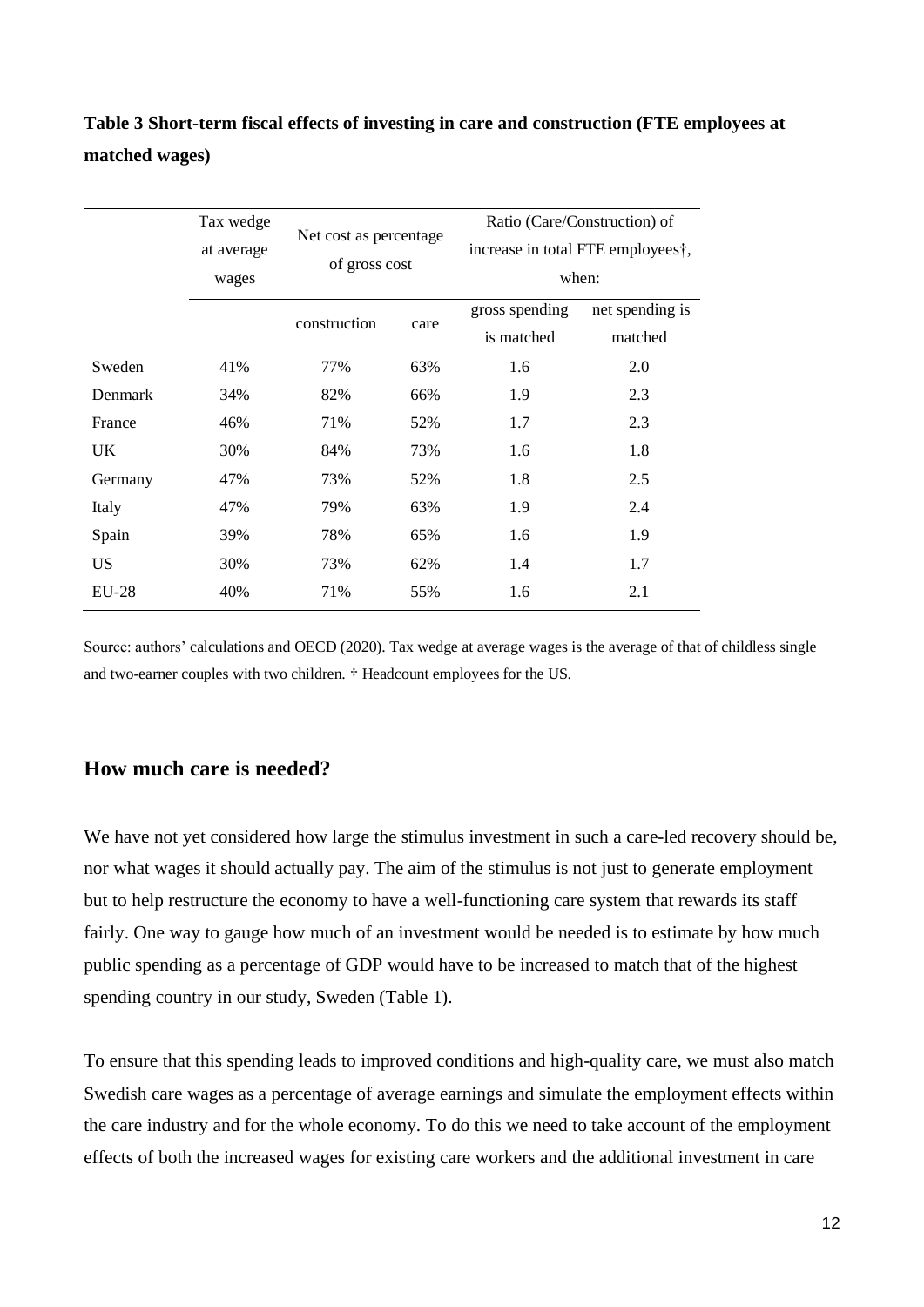made at those increased wages. These effects were calculated, with the size of each country's new investment in care set to make its spending on care match Sweden's as a proportion of its GDP, and each country's care wage set to equal Sweden's as a proportion of its average wage after the investment produced its full effects (Table 4).

|              |                                 |                   |                                          |                                          |                                     |              | Care as     |                |
|--------------|---------------------------------|-------------------|------------------------------------------|------------------------------------------|-------------------------------------|--------------|-------------|----------------|
|              | Additional<br>gross<br>spending | % rise in<br>care | % pt rise<br>in overall<br>empl.<br>rate | % pt rise<br>in<br>women's<br>empl. rate | % pt fall<br>in gender<br>empl. gap | % additional | $%$ of      | Additional     |
|              |                                 |                   |                                          |                                          |                                     | care empl.   | total       | net            |
|              |                                 |                   |                                          |                                          |                                     | generated    | <b>FTEs</b> | spending $(\%$ |
|              | needed (%                       | wages             |                                          |                                          |                                     | (FTEs)       | (after      | GDP)           |
|              | GDP)                            |                   |                                          |                                          |                                     |              | invest.)    |                |
| Sweden       | 0.0%                            | 0%                | 0.0                                      | 0.0                                      | 0.0                                 | 0.0%         | 9.9%        | 0.0%           |
| Denmark      | 1.1%                            | 6%                | 1.1                                      | 1.6                                      | $-1.3$                              | 12.1%        | 12.3%       | 0.7%           |
| France       | 1.7%                            | 26%               | 1.2                                      | 1.8                                      | $-1.5$                              | 21.7%        | 8.9%        | 0.9%           |
| UK           | 2.9%                            | 72%               | 2.2                                      | 2.7                                      | $-1.8$                              | 42.1%        | 7.4%        | 2.0%           |
| Germany      | 3.1%                            | 39%               | 3.5                                      | 4.7                                      | $-3.5$                              | 69.8%        | 9.1%        | 1.6%           |
| Italy        | 3.8%                            | 53%               | 3.2                                      | 4.6                                      | $-3.7$                              | 234.0%       | 7.7%        | 2.3%           |
| Spain        | 3.8%                            | 18%               | 3.4                                      | 5.0                                      | $-4.0$                              | 167.0%       | 7.4%        | 2.4%           |
| <b>US</b>    | 4.3%                            | 73%               | 6.4                                      | 8.4                                      | $-6.2$                              | 102.3%       | 8.5%        | 2.4%           |
| <b>EU-28</b> | 3.0%                            | 6%                | 3.9                                      | 5.2                                      | $-4.0$                              | 98.1%        | 8.7%        | 1.5%           |
|              |                                 |                   |                                          |                                          |                                     |              |             |                |

#### **Table 4 Matching Sweden's spending and wages in care**

Source: authors' calculations

Table 4 shows that two countries, Denmark and France, need to increase spending by less than 2% points of GDP to match Sweden, while the remainder must raise gross spending by 3% points or more (including the EU-28 as a whole). Among the latter group, matching the spending and wages of Sweden, although costing less than 2.4% of GDP in net terms, would transform their economies, so that all would have 7.4% or more of their workforce employed in care, paid considerably better than currently. This implies a doubling of the care workforce in the US and for the EU as a whole, and more than a threefold increase in Italy. Furthermore, there would be an increase of at least 2% points in the overall employment rate of these economies, while women's employment rate would rise by around 5% points in the European economies of that group and 8% points in the US. The gender employment gap in all these economies would also fall significantly. For Denmark and France, the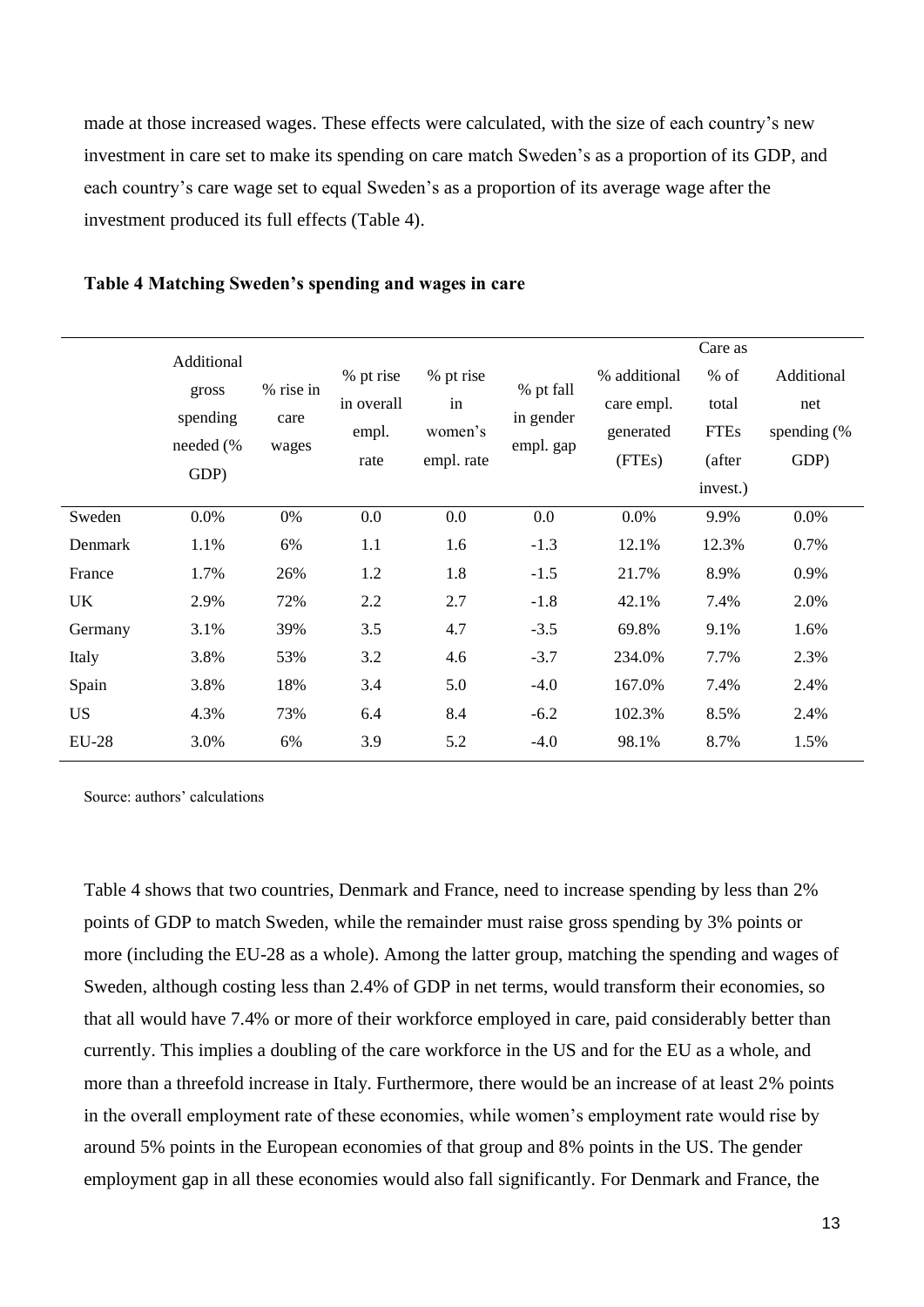additional expenditure needed to match Sweden's on care is lower; as a result so is the gain in employment, both overall and in care, with a smaller effect on women's employment and on the gender employment gap effect in care, while care's share of employment is already similar to Sweden's.

However, within the low-spending group there is considerable variation in the growth of care employment, reflecting differences in their care wage rates in relation to their average wage. Those currently paying particularly low relative wages in care, such as Germany, the UK and the US, would have to spend much of their increased care spending on raising the wages of existing care workers, leaving less to be spent on employing new workers. This is not the case in Italy, simply because its current care workforce, although badly paid, is much smaller.

### **Conclusion**

Economic recovery from Covid-19 will require stimulus through public expenditure. This paper has shown that a greater employment stimulus could be made in any recovery plan by investing in care than in construction, the conventional object of stimulus programs. Even accounting for the shorter hours and lower wages paid in the care industry, investment in it still produces more jobs overall. Investment in care also yields far more employment for women, whose jobs are more likely to be the ones to go, and not substantially less for men. The gender employment gap would fall, whereas investment in construction would increase it, while creating very few jobs for women. Further, the fiscal returns from investing in care are higher, allowing greater investment for the same net cost.

The case for investing public funds in high quality care services does not rely solely on the employment it creates, or even its beneficial effects on gender employment gaps. Post Covid-19 public investment will be required to reform care systems shown to be inadequate and to support those who rely on them, children, adults with disabilities and the frail elderly, and to alleviate the unpaid work of their parents and carers. The paper has shown how much it might cost and how employment might be restructured if countries were to invest in having care systems equal to the best, providing a significant care-led component to any recovery plan in countries that currently invest far less.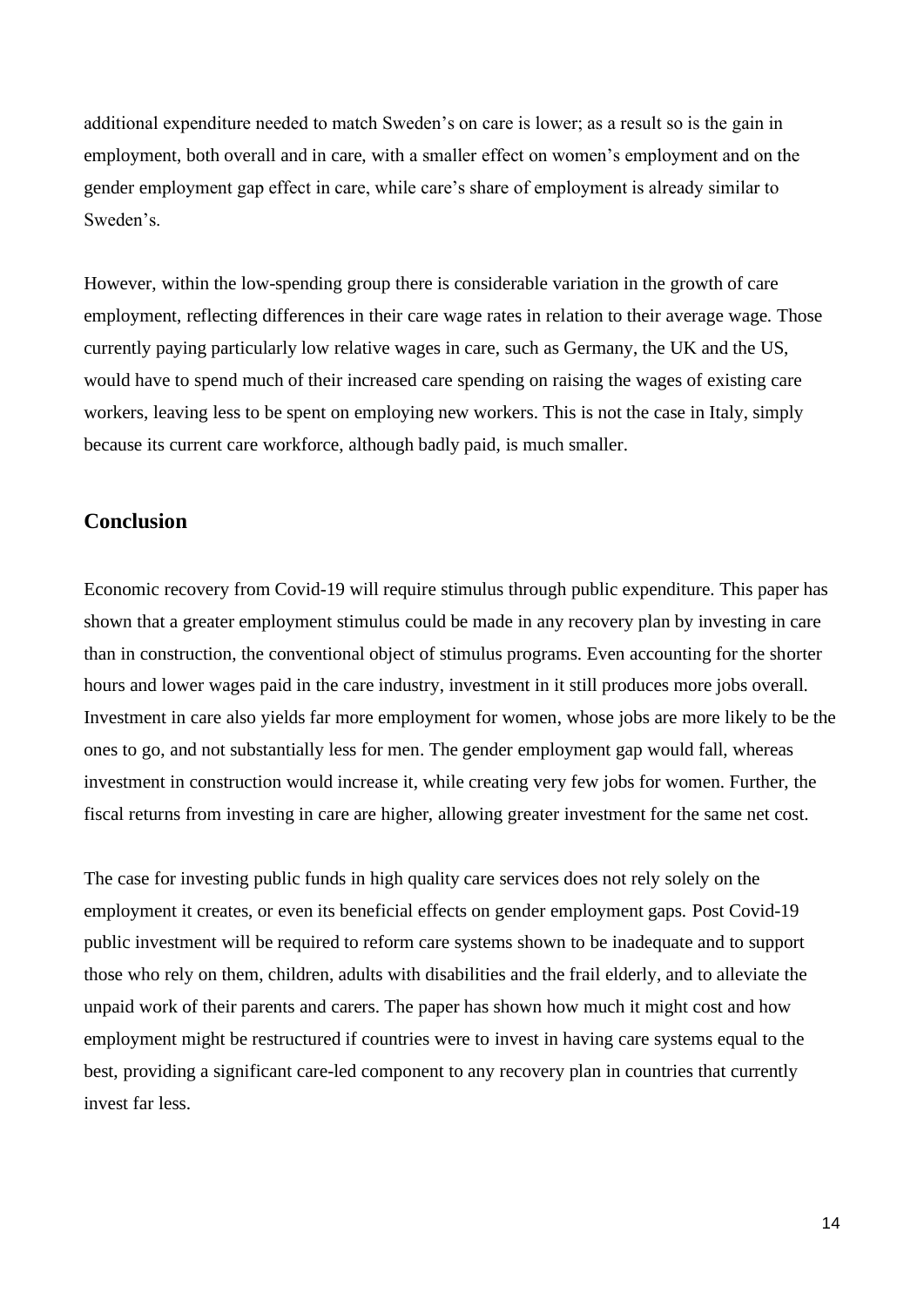But it has also shown that just spending more on care is not enough, that the poor wages care workers are paid in some countries will cost a great deal to fix. Ways will have to be found to improve training, working conditions and career structures to enable care systems to support better quality jobs and deliver higher quality care.

Covid-19 has exposed inadequacies well known to feminists in care systems throughout the world. In many parts of the world, a recognition that care systems have failed to protect the most vulnerable, and a new valuing of care and care-workers, has created a political climate in which arguments for investing in a care-led recovery to create a better care system might well get a hearing.

#### **References**

- Alon, Titan, Matthias Doepke, Jane Olmstead-Rumsey, and Michèle Tertilt. 2020. The impact of Covid-19 on gender equality. *Covid Economics: Vetted and Real-Time Papers.* 4: 62- 85
- Antonopoulos, Rania and Kijong Kim. 2011. Public job-creation programs: The economic benefits of investing in social care? Case studies in South Africa and the United States, Working Paper, Levy Economics Institute, No. 671

[https://papers.ssrn.com/sol3/papers.cfm?abstract\\_id=1846741](https://papers.ssrn.com/sol3/papers.cfm?abstract_id=1846741) (accessed 20/06/2015)

Bureau of Economic Analysis (US). 2015. Input-Output Accounts Data. <https://www.bea.gov/industry/input-output-accounts-data> (accessed 20/07/2015)

- Cattan, Sarah, Christine Farquharson, Sonya Krutikova, Angus Phimister, and Almudena Sevilla. 2020. Trying times: how might the lockdown change time use in families? Institute for Fiscal Studies. [https://www.ifs.org.uk/uploads/BN284-Trying%20times-how-might-the-lockdown](https://www.ifs.org.uk/uploads/BN284-Trying%20times-how-might-the-lockdown-change-time-use-in-families.pdf)[change-time-use-in-families.pdf](https://www.ifs.org.uk/uploads/BN284-Trying%20times-how-might-the-lockdown-change-time-use-in-families.pdf) (accessed 29/05/2020)
- Comas-Herrera Adelina, Joseba Zalakaín, Charles Litwin, Amy T. Hsu, Natasha Lane, and Jose-Luis Fernández. 2020. Mortality associated with COVID-19 outbreaks in care homes: early international evidence. International Long-Term Care Policy Network, CPEC-LSE, May, [online] [https://ltccovid.org/wp-content/uploads/2020/05/Mortality-associated-with-COVID-](https://ltccovid.org/wp-content/uploads/2020/05/Mortality-associated-with-COVID-3-May-final-2.pdf)[3-May-final-2.pdf](https://ltccovid.org/wp-content/uploads/2020/05/Mortality-associated-with-COVID-3-May-final-2.pdf) (accessed 29/05/2020)
- Dawson, Walter D., Elizabeth C. Ashcroft, Klara Lorenz-Dant, and Adelina Comas-Herrera. 2020. Mitigating the Impact of the COVID-19 Outbreak: A Review of International Measures to Support Community-Based Care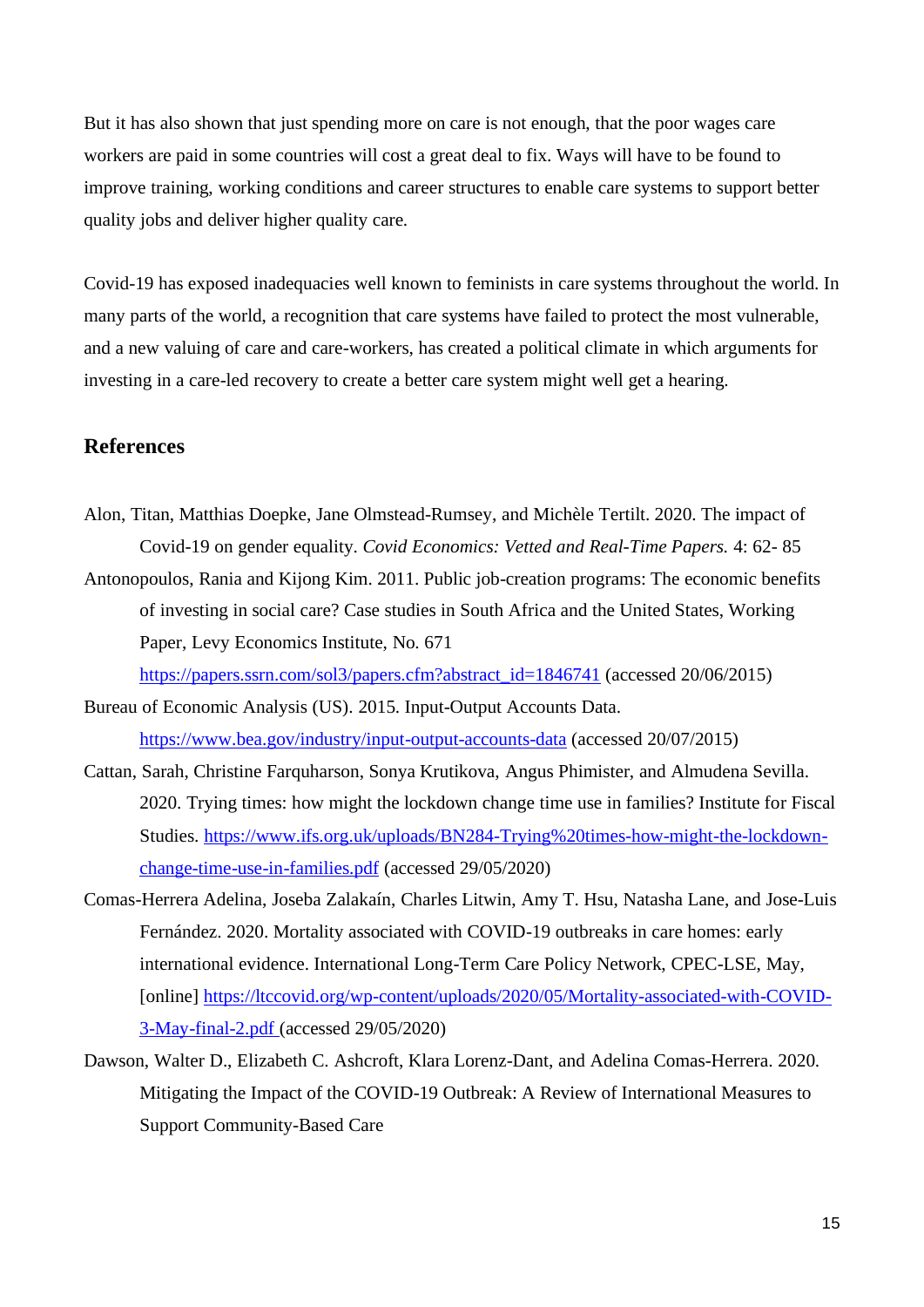<https://ltccovid.org/wp-content/uploads/2020/05/Community-Based-Care-Report-19-May.pdf> (accessed 29/05/2020)

- De Henau, Jerome and Himmelweit, Susan (2020), The gendered employment gains of investing in social vs. physical infrastructure: evidence from simulations across seven OECD countries, Open University IKD Working Paper no. 84, [http://www.open.ac.uk/ikd/publications/working](http://www.open.ac.uk/ikd/publications/working-papers)[papers](http://www.open.ac.uk/ikd/publications/working-papers) (accessed 29/05/2020)
- De Henau, Jerome, Susan Himmelweit, Zofia Lapniewska and Diane Perrons. 2016. 'Investing in the Care Economy. A gender analysis of employment stimulus in seven OECD countries', Women's Budget Group Report to the International Trade Union Confederation, Brussels, March 2016
- Elson, Diane. 2017. A gender equitable macroeconomic framework for Europe. In Hannah Bargawi, Giovanni Cozzi, Susan Himmelweit. Eds. *Economics and Austerity in Europe: Gendered Impacts and Sustainable Alternatives*. London: Routledge, pp 15-26. (Routledge IAFFE Advances in Feminist Economics)
- Eurostat. 2020. Eurostat database [online]<https://ec.europa.eu/eurostat/data/database> (accessed 02/05/2020)
- Fana Marta, Songul Tolan, Sergio Torrejon Perez, Maria Cesira Urzi Brancati, and Enrique Fernandez Macias. 2020. The COVID confinement measures and EU labour markets, JRC Technical Reports, Publications Office of the European Union [online] [https://publications.jrc.ec.europa.eu/repository/bitstream/JRC120578/jrc120578\\_report\\_covid\\_](https://publications.jrc.ec.europa.eu/repository/bitstream/JRC120578/jrc120578_report_covid_confinement_measures_final_updated_good.pdf) confinement measures final updated good.pdf (accessed 29/05/2020)
- Jessen, Jonas, Sevrin Waights. 2020. Effects of COVID-19 day care centre closures on parental time use: Evidence from Germany, VOX CEPR Policy Portal. [https://voxeu.org/article/covid-19](https://voxeu.org/article/covid-19-day-care-centre-closures-and-parental-time-use) [day-care-centre-closures-and-parental-time-use](https://voxeu.org/article/covid-19-day-care-centre-closures-and-parental-time-use) (accessed 29/05/2020)
- Kim, Kijong, Ipek Ilkkaracan, and Tolga Kaya. 2019. Public investment in care services in Turkey: Promoting employment & gender inclusive growth. *Journal of Policy Modeling.* 41(6), 1210- 1229
- OECD. 2011. *Help Wanted? Providing and Paying for Long-Term Care*, Paris: OECD
- OECD. 2020. OECD statistical portal [online]<https://stats.oecd.org/> (accessed 10/05/2020)
- Office for National Statistics (ONS). 2020a. Coronavirus (COVID-19) related deaths by occupation, England and Wales: deaths registered up to and including 20 April 2020 [https://www.ons.gov.uk/peoplepopulationandcommunity/healthandsocialcare/causesofdeath/](https://www.ons.gov.uk/peoplepopulationandcommunity/healthandsocialcare/causesofdeath/bulletins/coronaviruscovid19relateddeathsbyoccupationenglandandwales/deathsregistereduptoandincluding20april2020) [bulletins/coronaviruscovid19relateddeathsbyoccupationenglandandwales/deathsregisteredupt](https://www.ons.gov.uk/peoplepopulationandcommunity/healthandsocialcare/causesofdeath/bulletins/coronaviruscovid19relateddeathsbyoccupationenglandandwales/deathsregistereduptoandincluding20april2020) [oandincluding20april2020](https://www.ons.gov.uk/peoplepopulationandcommunity/healthandsocialcare/causesofdeath/bulletins/coronaviruscovid19relateddeathsbyoccupationenglandandwales/deathsregistereduptoandincluding20april2020) (accessed 29/05/2020)